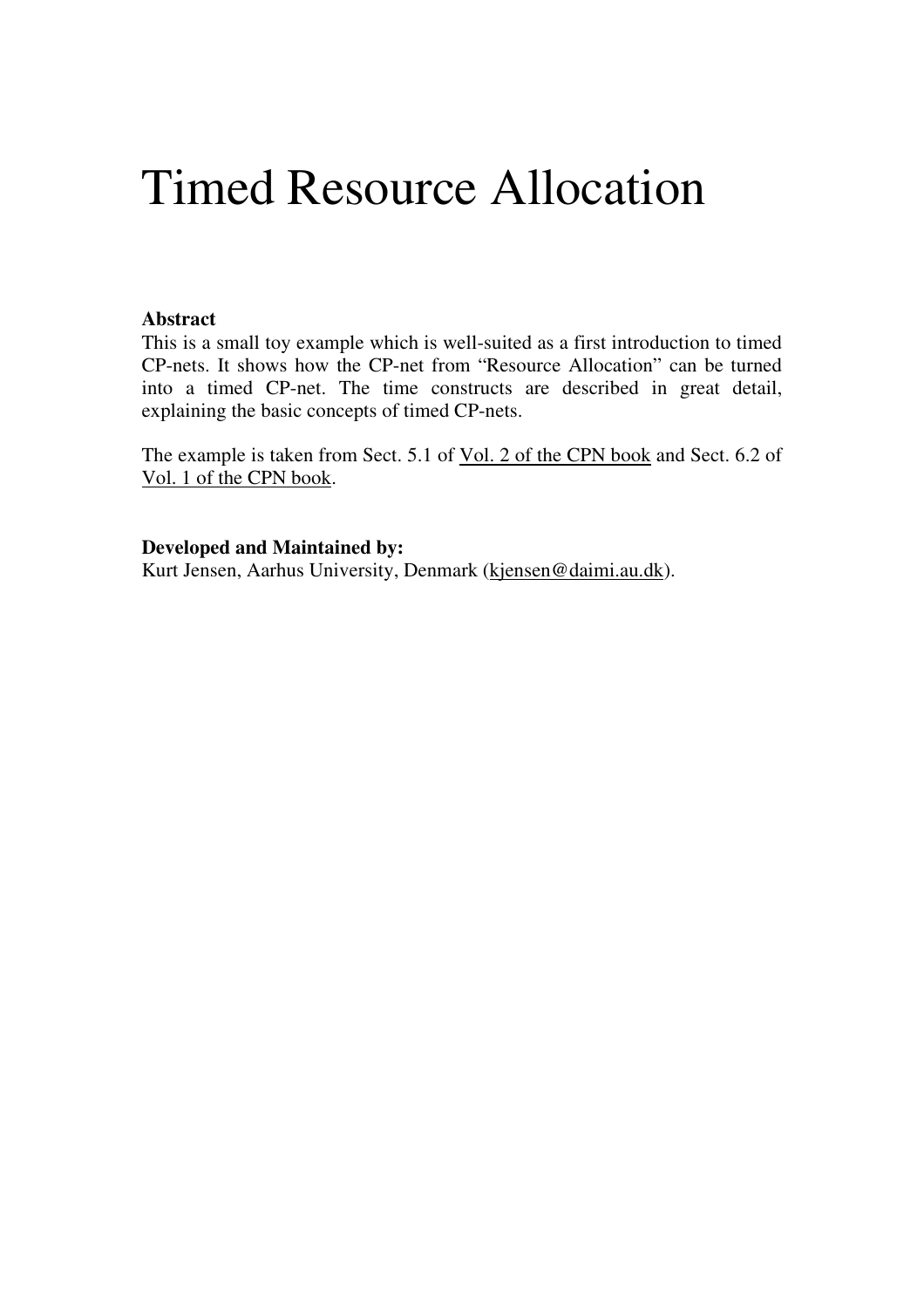## CPN Model

To investigate the performance of systems, i.e., the speed at which they operate, it is convenient to extend CP-nets with a time concept. To do this, we introduce a global clock. The clock values represent the model time, and they may either be discrete (e.g., integers) or continuous (e.g., reals). In addition to the token colour, we allow each token to carry a time value, also called a time stamp. Intuitively, the time stamp describes the *earliest* model time at which the token can be used, i.e., removed by a binding element.

In a timed CP-net a binding element is said to be colour enabled when it satisfies the requirements of the usual enabling rule (for untimed CP-nets). However, to be **enabled**, the binding element must also be **ready**. This means all the time stamps of the removed tokens must be less than or equal to the current model time.

To model that an activity/operation takes  $\Delta r$  time units, we let the corresponding transition t create time stamps for its output tokens that are  $\Delta r$ time units larger than the clock value at which t occurs. This implies that the tokens produced by t are unavailable for  $\Delta r$  time units. It can be argued that it would be more natural to delay the creation of the output tokens, so that they did not come into existence until  $\Delta r$  time units after the occurrence of t had begun. However, such an approach would mean that a timed CP-net would get "intermediate" markings which do not correspond to markings in the corresponding untimed CP-net, because there would be markings in which input tokens have been removed but output tokens not yet generated. Hence we would get a more complex relationship between the behaviour of timed and untimed nets.

The execution of a timed CP-net is time driven, and it works in a similar way to that of the event queues found in many programming languages for discrete event simulation. The system remains at a given model time as long as there are colour enabled binding elements that are ready for execution. When no more binding elements can be executed, at the current model time, the system advances the clock to the next model time at which binding elements can be executed. Each marking exists in a closed interval of model time (which may be a point, i.e., a single moment). The occurrence of a binding element is instantaneous.

Now let us consider the timed CP-net for the resource allocation system (shown below). For this system, we use a discrete clock, starting at 0. From the third and fourth lines of the declarations, we see that P-tokens are timed (i.e., carry time stamps), while the E-tokens are not. This means E-tokens are always ready to be used. The small rectangle below the declarations indicates that the current model time is 641 (in CPN Tools this information is displayed in the index).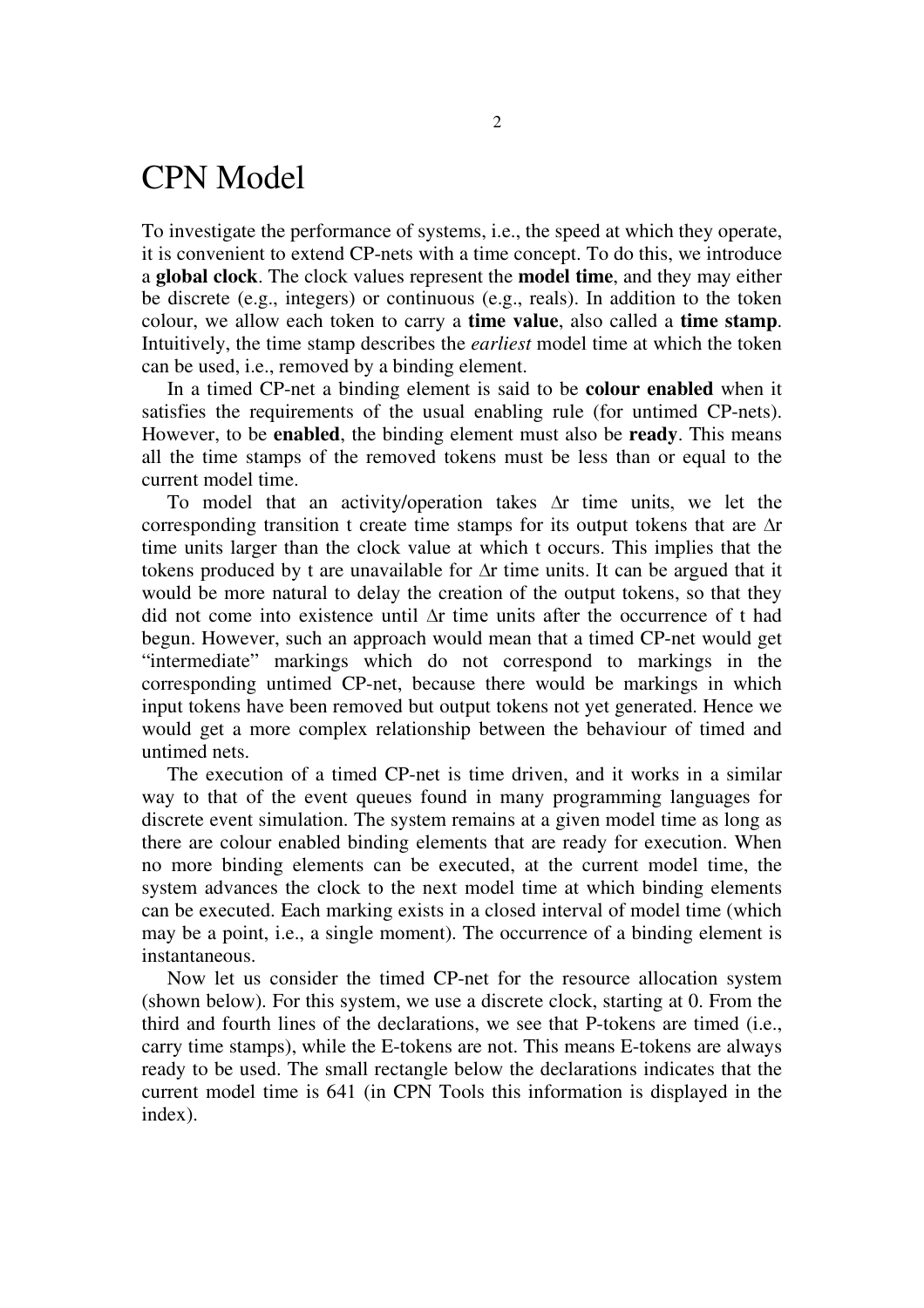The  $\omega$  signs in the current markings should be read "at". Each  $\omega$  sign is followed by a time stamp. The marking of place A contains two tokens, one with colour  $(q, 4)$  and time stamp 627, and one with colour  $(q, 5)$  and time stamp 598. Analogously, place B has two tokens, one with colour (p,6) and time stamp 567, and one with colour (q,1) and time stamp 602. Place D has a single token with colour  $(p, 4)$  and time stamp 641. Finally, place T has one token with colour e and no time stamp. The initial marking of place A is displayed as  $3^{\circ}(q,0)@0$  to indicate that all three tokens with colour  $(q,0)$  have timestamp 0.

Now let us consider the steps which may occur in the shown marking. The binding element  $b_1 = (T4, \langle x=p, i=4 \rangle)$  is colour enabled, because the two input places have the necessary tokens. The binding element is also ready, because all the time stamps of the removed tokens are smaller than or equal to the current model time (in this case there is only one such time stamp and it is



Marking at time 641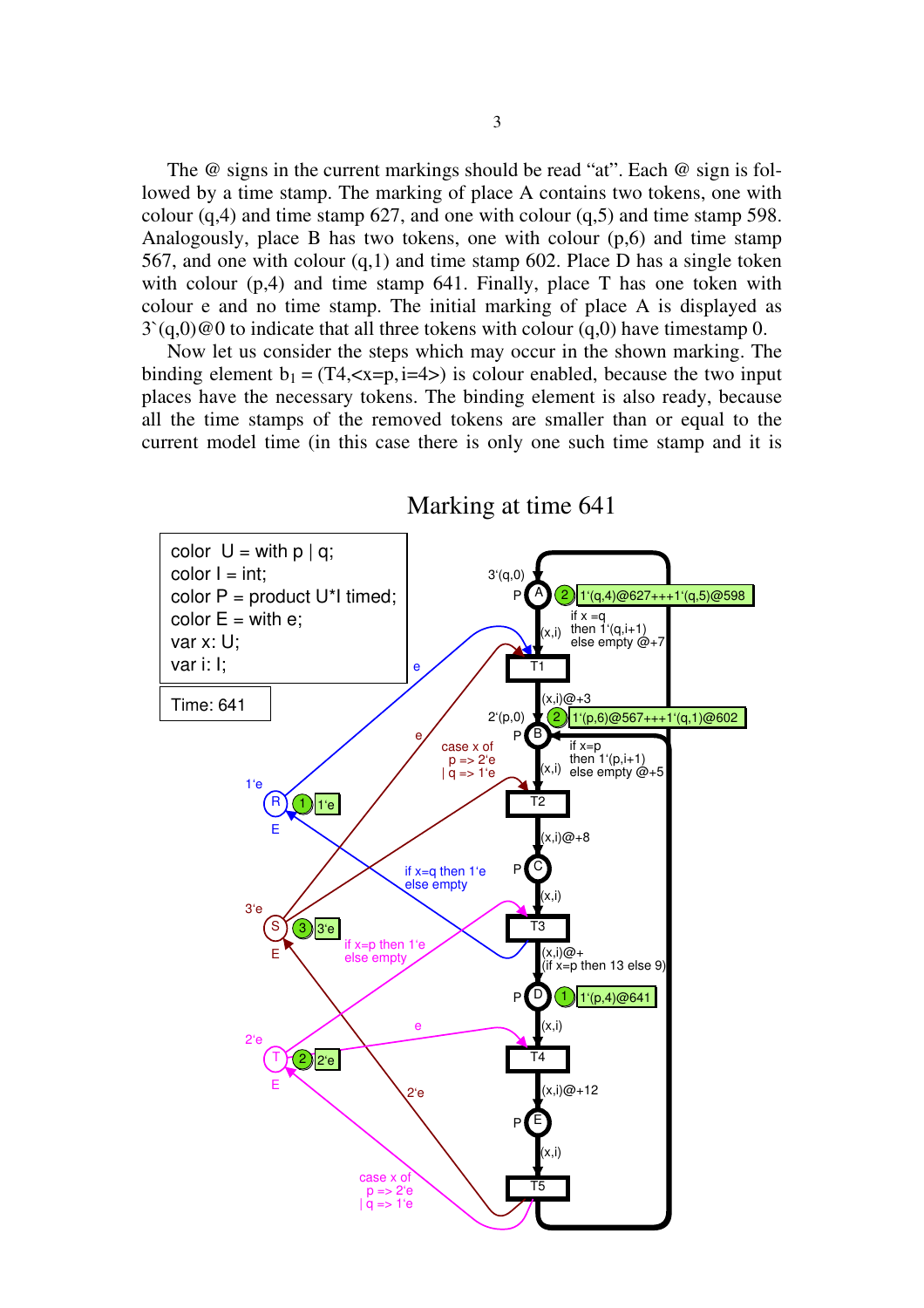equal to the current model time). Hence  $b_1$  is enabled and it may occur. The occurrence of  $b_1$  removes the token from D and the token from T. The occurrence of  $b_1$  will also add a token to E. The colour of the new token is calculated in the usual way, i.e., as specified by the occurrence rule for untimed CP-nets. The time stamp of the new token is calculated as the current model time plus a time delay, which is specified in the corresponding output arc expression – after the  $@+$  operator. In this case the delay is 12 time units, and hence we get 653 as the new time stamp. Intuitively, this means the p-token must stay at least 12 time units at place E. We can interpret this to mean that the state E has a minimal duration of 12 time units. We can also interpret it to mean that the activity T4 takes 12 time units.

When  $b_1$  has occurred, we reach a marking in which  $b_2 = (T5, \langle x=p, i=4 \rangle)$  is the only colour enabled binding element. However,  $b_2$  is not ready at model time 641 because it involves a token with a too-high time stamp. Hence we



Marking at time 653